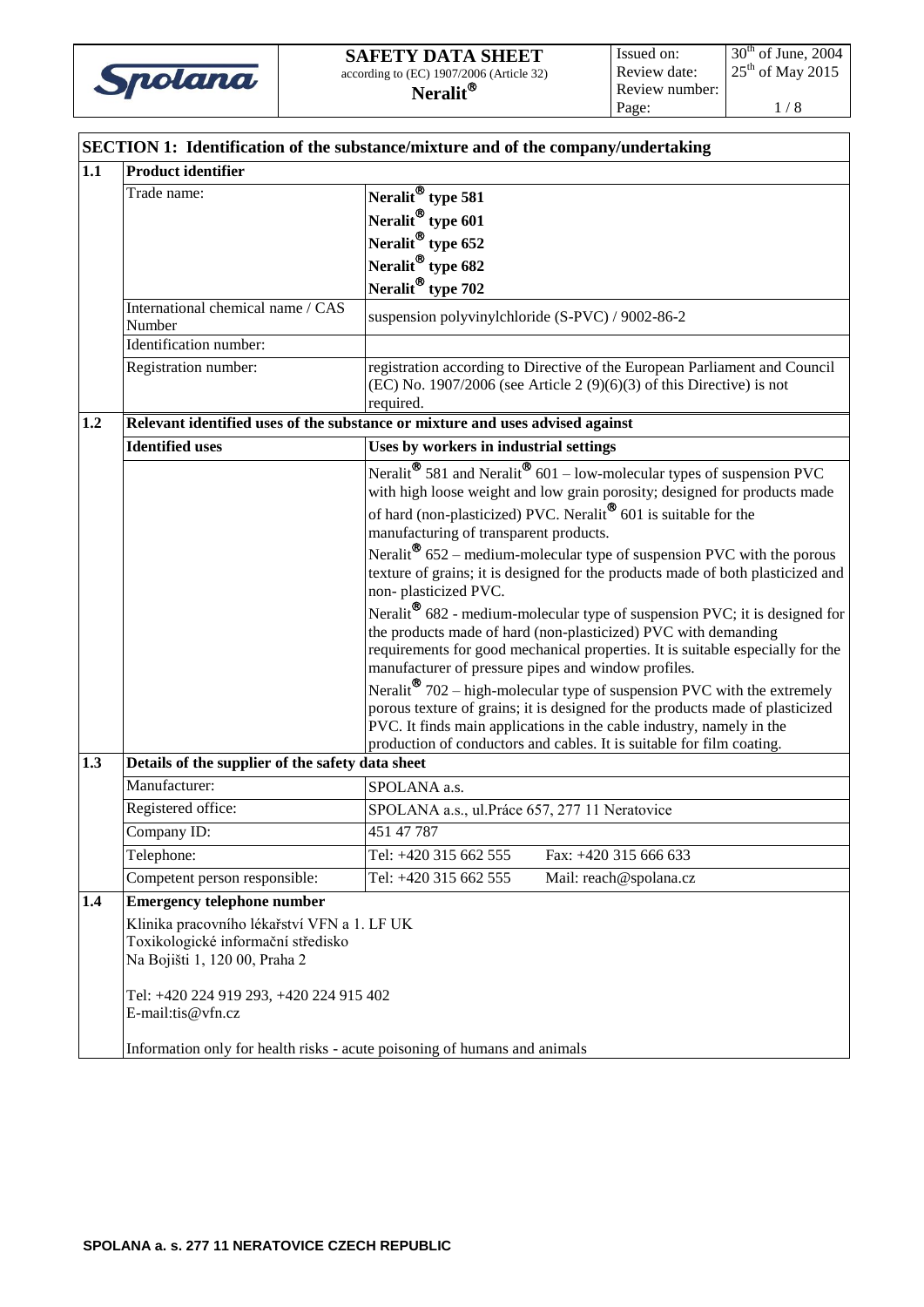

# **SECTION 2: Hazards identification**

|     | Classification of the substance:               | The substance does not show dangerous properties as per the wording of Act<br>No. 350/2011 Sb. |  |  |  |  |
|-----|------------------------------------------------|------------------------------------------------------------------------------------------------|--|--|--|--|
|     | Dangerous health effects:                      | The melt may cause severe burns.                                                               |  |  |  |  |
|     | Dangerous environmental effects.               | Not available                                                                                  |  |  |  |  |
| 2.1 |                                                | <b>Classification of the substance or mixture</b>                                              |  |  |  |  |
|     | Classification according to<br>(EC) 1272/2008: | Not classified                                                                                 |  |  |  |  |
|     |                                                |                                                                                                |  |  |  |  |
| 2.2 | <b>Label elements</b>                          |                                                                                                |  |  |  |  |
|     | Hazard pictogram(s):                           | None                                                                                           |  |  |  |  |
|     | Signal word:                                   |                                                                                                |  |  |  |  |
|     | Hazard statement(s):                           |                                                                                                |  |  |  |  |
|     | Precautionary statement(s):                    | P260 Do not breathe dust/fume/gas/mist/vapours/spray.                                          |  |  |  |  |
| 2.3 | <b>Other hazards:</b>                          |                                                                                                |  |  |  |  |
|     |                                                |                                                                                                |  |  |  |  |

# **SECTION 3: Composition/information on ingredients**

| 19.I | <b>Substances</b>               |                       |                              |                 |           |
|------|---------------------------------|-----------------------|------------------------------|-----------------|-----------|
|      | The major component identifier: | Name.                 | suspension polyvinylchloride |                 |           |
|      |                                 | <b>Identification</b> | Index number                 | CAS number      | EC number |
|      |                                 | number:               |                              | $9002 - 86 - 2$ |           |

| 4.1 | <b>Description of first aid measures</b>                                         |                                                                                    |  |  |  |  |
|-----|----------------------------------------------------------------------------------|------------------------------------------------------------------------------------|--|--|--|--|
|     | <b>General first aid principles:</b>                                             |                                                                                    |  |  |  |  |
|     | In life threatening situations the administration of resuscitation is a priority |                                                                                    |  |  |  |  |
|     |                                                                                  | The victim does not breathe - administer artificial respiration immediately        |  |  |  |  |
|     |                                                                                  | Heart arrest - administer cardiac massage immediately                              |  |  |  |  |
|     |                                                                                  | Unconsciousness - put the victim in a stabilized position on his/her side          |  |  |  |  |
| 4.2 |                                                                                  | Most important symptoms and effects, both acute and delayed                        |  |  |  |  |
|     | Inhalation:                                                                      | Stop exposure immediately, take the victim out to the fresh air (watch out for     |  |  |  |  |
|     |                                                                                  | contaminated clothes).                                                             |  |  |  |  |
|     |                                                                                  | Protect the victim from getting cold.                                              |  |  |  |  |
|     |                                                                                  | Secure medical treatment.                                                          |  |  |  |  |
|     | Skin contact:<br>Take off contaminated clothes immediately.                      |                                                                                    |  |  |  |  |
|     |                                                                                  | Rinse affected areas with a large amount of water, ideally lukewarm.               |  |  |  |  |
|     |                                                                                  | If the skin was not damaged (injured), soap can be used too.                       |  |  |  |  |
|     |                                                                                  | Secure medical treatment.                                                          |  |  |  |  |
|     | Eye contact:                                                                     | Immediately rinse the eyes with a stream of running water; open the lids with your |  |  |  |  |
|     |                                                                                  | fingers (even forcibly), remove contact lens, if any.                              |  |  |  |  |
|     |                                                                                  | Rinse the eyes for at least 10 minutes.                                            |  |  |  |  |
|     |                                                                                  | Secure medical treatment.                                                          |  |  |  |  |
|     | Ingestion:                                                                       | Do not induce vomiting.                                                            |  |  |  |  |
|     |                                                                                  | If possible, administer medicinal charcoal.                                        |  |  |  |  |
|     |                                                                                  | Secure medical treatment.                                                          |  |  |  |  |
|     | Staining with melt:                                                              | 8-hours limit PEL [mg/m <sup>3</sup> ]                                             |  |  |  |  |
|     |                                                                                  |                                                                                    |  |  |  |  |

### **SECTION 5: Firefighting measures**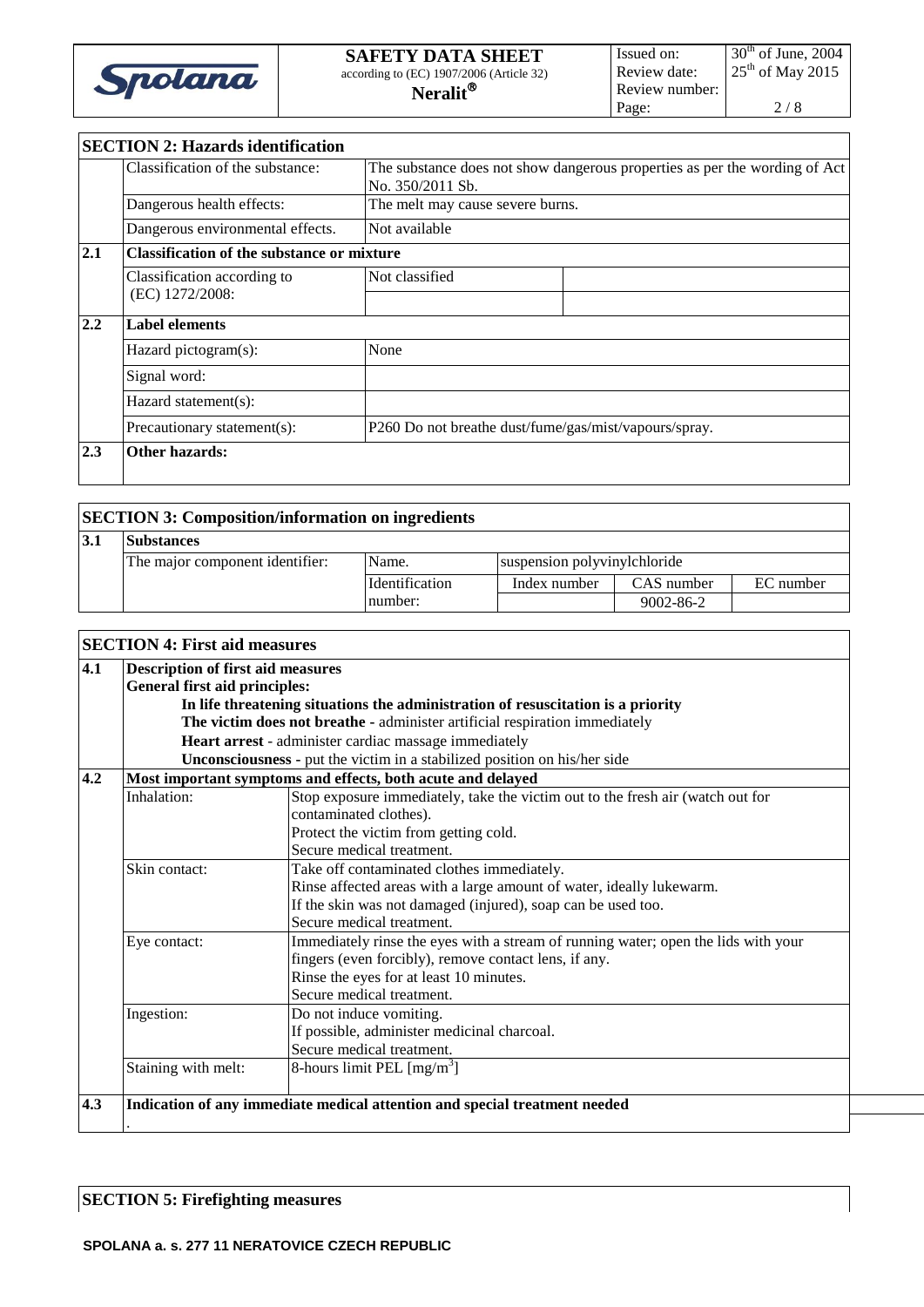

| 5.1 | <b>Extinguishing media</b>                                                                                |                                                                                          |  |  |  |
|-----|-----------------------------------------------------------------------------------------------------------|------------------------------------------------------------------------------------------|--|--|--|
|     | Suitable extinguishing<br>Small amounts: water, dry powder and foam extinguishers, or sand or soil. Large |                                                                                          |  |  |  |
|     | media                                                                                                     | amounts: powder, heavy and medium foam or a water stream in the form of fine mist.       |  |  |  |
|     |                                                                                                           | Fire fighting: Remove the material from the fire area, providing it can be done safely.  |  |  |  |
|     |                                                                                                           | Use only suitable extinguishing means. Stand on the windward side of the fire and out of |  |  |  |
|     |                                                                                                           | low-situated places.                                                                     |  |  |  |
|     |                                                                                                           | Unsuitable extinguishing Pressure water, snow fire extinguishers.                        |  |  |  |
|     | media:                                                                                                    |                                                                                          |  |  |  |
| 5.2 | Special hazards arising from the substance or mixture                                                     |                                                                                          |  |  |  |
|     | Do not inhale combustion products. Thermal decomposition may produce toxic products, especially hydrogen  |                                                                                          |  |  |  |
|     | chloride and carbon oxides (or other toxic gases such as phosgene, nitrogen compounds, etc.).             |                                                                                          |  |  |  |
| 5.3 | <b>Advice for firefighters</b>                                                                            |                                                                                          |  |  |  |
|     | Use isolation respirators to protect your airways during a fire fighting intervention.                    |                                                                                          |  |  |  |

|     | <b>SECTION 6: Accidental release measures</b>                                                                                                                                             |
|-----|-------------------------------------------------------------------------------------------------------------------------------------------------------------------------------------------|
| 6.1 | Personal precautions, protective equipment and emergency procedures<br>Do not eat, drink or smoke while working with Neralit and after finishing working until you properly wash yourself |
|     | with soap and hot water.                                                                                                                                                                  |
| 6.2 | <b>Environmental precautions</b>                                                                                                                                                          |
|     | Clean the contaminated area as soon as possible                                                                                                                                           |
| 6.3 | Methods and material for containment and cleaning up                                                                                                                                      |
|     | Collect the leaked material in a suitable container for further processing or liquidation.                                                                                                |
| 6.4 | <b>Reference to other sections</b>                                                                                                                                                        |
|     |                                                                                                                                                                                           |

|                  | <b>SECTION 7: Handling and storage</b>                                                                               |
|------------------|----------------------------------------------------------------------------------------------------------------------|
| 7.1              | <b>Precautions for safe handling</b>                                                                                 |
|                  | Do not eat, drink or smoke while working with Neralit and after finishing working until you properly wash yourself   |
|                  | with soap and hot water. If spilt on a firm, smooth ground, the product can make you slip.                           |
| 7.2              | Conditions for safe storage, including any incompatibilities                                                         |
|                  | Store and handle the product in accordance with all common regulations and standards applicable to alkalis. Store    |
|                  | PVC in dry, dust-free areas. Protect it from direct sunlight. Store away from organic solvents of all kinds and from |
|                  | chemicals contact with which is not guaranteed to be chemically safe. Observe the condition of the storage of        |
|                  | plastic products – protection against electro static charge (ČSN 64 0090).                                           |
| $\overline{7.3}$ | Specific end use(s)                                                                                                  |
|                  | All types of PVC are supplied in the form of clean white powder, in cistern cars, car cisterns, packaged in bags or  |
|                  | in big bags.                                                                                                         |

# **SECTION 8: Exposure controls/personal protection**

| 8.1                                                                                                                                        | <b>Control parameters</b>                                                                                                                                                                                         |     |  |                                                                                         |             |
|--------------------------------------------------------------------------------------------------------------------------------------------|-------------------------------------------------------------------------------------------------------------------------------------------------------------------------------------------------------------------|-----|--|-----------------------------------------------------------------------------------------|-------------|
|                                                                                                                                            | The national occupational exposure limit values according to Government decree No. 361/2007 Sb.                                                                                                                   |     |  |                                                                                         |             |
|                                                                                                                                            | Name of substance<br>$(component(s))$ :                                                                                                                                                                           | CAS |  | Short-term limit NPK-P<br>$\left[\text{mg/m}^3\right]$                                  | <b>Note</b> |
|                                                                                                                                            | PVC powder                                                                                                                                                                                                        |     |  | 5                                                                                       |             |
|                                                                                                                                            | PEL- admissible exposure limit of the chemical substance in the working environment<br>NPK-P- maximum admissible exposure limit of the chemical substance in the working environment                              |     |  |                                                                                         |             |
|                                                                                                                                            | Occupational exposure limit values according to Directives 39/2000/EC and 15/2006/EC                                                                                                                              |     |  |                                                                                         |             |
| 8-hours limit<br>Name of substance<br>CAS<br>Short-term limit<br>TWA[mg/m <sup>3</sup> ]<br>STEL[mg/m <sup>3</sup> ]<br>$(component(s))$ : |                                                                                                                                                                                                                   |     |  | <b>Note</b>                                                                             |             |
|                                                                                                                                            |                                                                                                                                                                                                                   |     |  |                                                                                         |             |
|                                                                                                                                            | 8-hour limit - measured or calculated limit related to an 8-hour reference period as a time-weighed average<br>Short-term limit – limit value corresponding to 15 minutes; if exceeded exposure should be avoided |     |  |                                                                                         |             |
|                                                                                                                                            | Recommended monitoring procedures:                                                                                                                                                                                |     |  |                                                                                         |             |
|                                                                                                                                            | Taking a working environment sample by means of a sampling head for the further determination of dust levels                                                                                                      |     |  |                                                                                         |             |
|                                                                                                                                            |                                                                                                                                                                                                                   |     |  | and subsequent evaluation by balancing. Determination of dustiness with a dust counter. |             |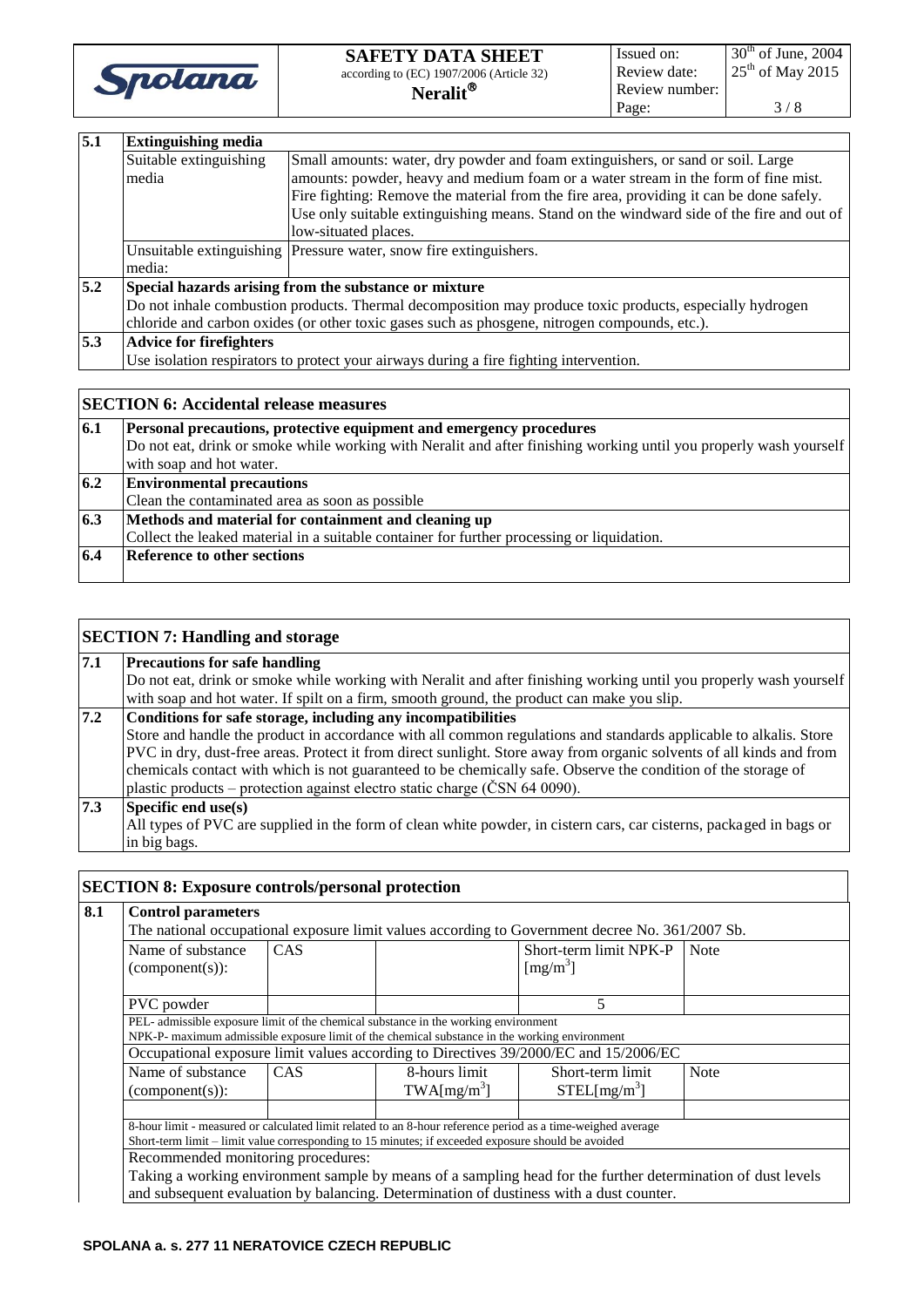

4 / 8

| The national biological limit values:                                                                                                                                                                                                                                     |                |                                                                                                             |                                                                           |                            |                        |
|---------------------------------------------------------------------------------------------------------------------------------------------------------------------------------------------------------------------------------------------------------------------------|----------------|-------------------------------------------------------------------------------------------------------------|---------------------------------------------------------------------------|----------------------------|------------------------|
| <b>DNEL</b>                                                                                                                                                                                                                                                               |                | Not available.                                                                                              |                                                                           |                            |                        |
| <b>PNEC</b>                                                                                                                                                                                                                                                               |                | Not available.                                                                                              |                                                                           |                            |                        |
| <b>Exposure controls</b>                                                                                                                                                                                                                                                  |                |                                                                                                             |                                                                           |                            |                        |
| Local ventilation or a whole ventilation system must secure the observance of relevant PVC dust limits.                                                                                                                                                                   |                |                                                                                                             |                                                                           |                            |                        |
| <b>Personal protective equipment:</b>                                                                                                                                                                                                                                     |                |                                                                                                             |                                                                           |                            |                        |
| Respiratory protection:                                                                                                                                                                                                                                                   |                |                                                                                                             | Under the conditions of intensive or repeated exposure an appropriate     |                            |                        |
|                                                                                                                                                                                                                                                                           |                |                                                                                                             | respirator has to be worn to protect the airways.                         |                            |                        |
| Eye protection:                                                                                                                                                                                                                                                           | contact.       |                                                                                                             | Always wear goggles or a face shield at work where there is a risk of eye |                            |                        |
| Hand protection:                                                                                                                                                                                                                                                          |                |                                                                                                             | Protective gloves with these specifications:                              |                            |                        |
| Common working<br>activities with the<br>possible risk of                                                                                                                                                                                                                 |                | Working activity                                                                                            | Glove material                                                            | Minimum layer<br>thickness | Time of<br>penetration |
|                                                                                                                                                                                                                                                                           |                |                                                                                                             |                                                                           |                            | (minutes)              |
|                                                                                                                                                                                                                                                                           |                |                                                                                                             | Natural latex (KCL-                                                       | $1 \text{ mm}$             | $>480$ min             |
|                                                                                                                                                                                                                                                                           |                |                                                                                                             | 395,403)                                                                  |                            |                        |
|                                                                                                                                                                                                                                                                           | contamination  |                                                                                                             |                                                                           |                            |                        |
|                                                                                                                                                                                                                                                                           | Use during the |                                                                                                             | Nitrile (KCL-732)                                                         | $0.4 \text{ mm}$           | $>480$ min             |
|                                                                                                                                                                                                                                                                           |                | liquidation of leaks                                                                                        |                                                                           |                            |                        |
|                                                                                                                                                                                                                                                                           |                | and during accidents                                                                                        |                                                                           |                            |                        |
|                                                                                                                                                                                                                                                                           |                | Protective gloves used must comply with the condition of EU Directive 89/686/EHS and of<br>standard EN 374. |                                                                           |                            |                        |
| The table presents the laboratory-detected data of the company KCL (catalog values). The values<br>apply to the above-specified types of protective gloves. When different, equivalent types of glove<br>are used, the same data have to be obtained from their supplier. |                |                                                                                                             |                                                                           |                            |                        |
| Skin protection:                                                                                                                                                                                                                                                          |                |                                                                                                             | Always wear appropriate work clothes to prevent lasting contact with the  |                            |                        |
|                                                                                                                                                                                                                                                                           | substance.     |                                                                                                             |                                                                           |                            |                        |
| Environmental exposure control:                                                                                                                                                                                                                                           |                |                                                                                                             |                                                                           |                            |                        |

Do not discharge into the sewer system, water streams and soil.

## **SECTION 9: Physical and chemical properties**

| 9.1 | Information on basic physical and chemical properties                                |                                |  |
|-----|--------------------------------------------------------------------------------------|--------------------------------|--|
|     | Appearance                                                                           | White powder                   |  |
|     | Odour:                                                                               | Without smell                  |  |
|     | Odour threshold:                                                                     |                                |  |
|     | $pH$ (at 20 $^{\circ}C$ ):                                                           | Not applicable                 |  |
|     | Melting point/freezing point $(^{\circ}C)$ :                                         | Not applicable                 |  |
|     | Initial boiling point and boiling range $(^{\circ}C)$ :                              | Not applicable                 |  |
|     | Flash point $(^{\circ}C)$ :                                                          | 345-530 °C                     |  |
|     | Evaporation rate:                                                                    | Does not vapor                 |  |
|     | Flammability (solid, gas):                                                           | Difficult to ignite            |  |
|     | Upper/lower flammability:<br>or explosive limits<br>upper $(% \mathcal{L}$ (% vol.): | Not applicable                 |  |
|     | lower $(% \mathcal{L}_{0}^{\infty})$ (% vol.):                                       | Not applicable                 |  |
|     | Vapour pressure:                                                                     | Not applicable                 |  |
|     | Vapour density:                                                                      | Not applicable                 |  |
|     | Density:                                                                             | 1,32-1,36 g/cm <sup>3</sup>    |  |
|     | Solubility:                                                                          | Insoluble in water             |  |
|     | Partition coefficient n-octanol/water:                                               | Not applicable                 |  |
|     | Auto-ignition temperature:                                                           | Self ignition does not occur.  |  |
|     | Decomposition temperature:                                                           | $140 - 150$ °C                 |  |
|     | Viscosity:                                                                           | Not applicable                 |  |
|     | Explosive properties:                                                                | Only at high ignition energies |  |
|     | Oxidising properties:                                                                | Not applicable                 |  |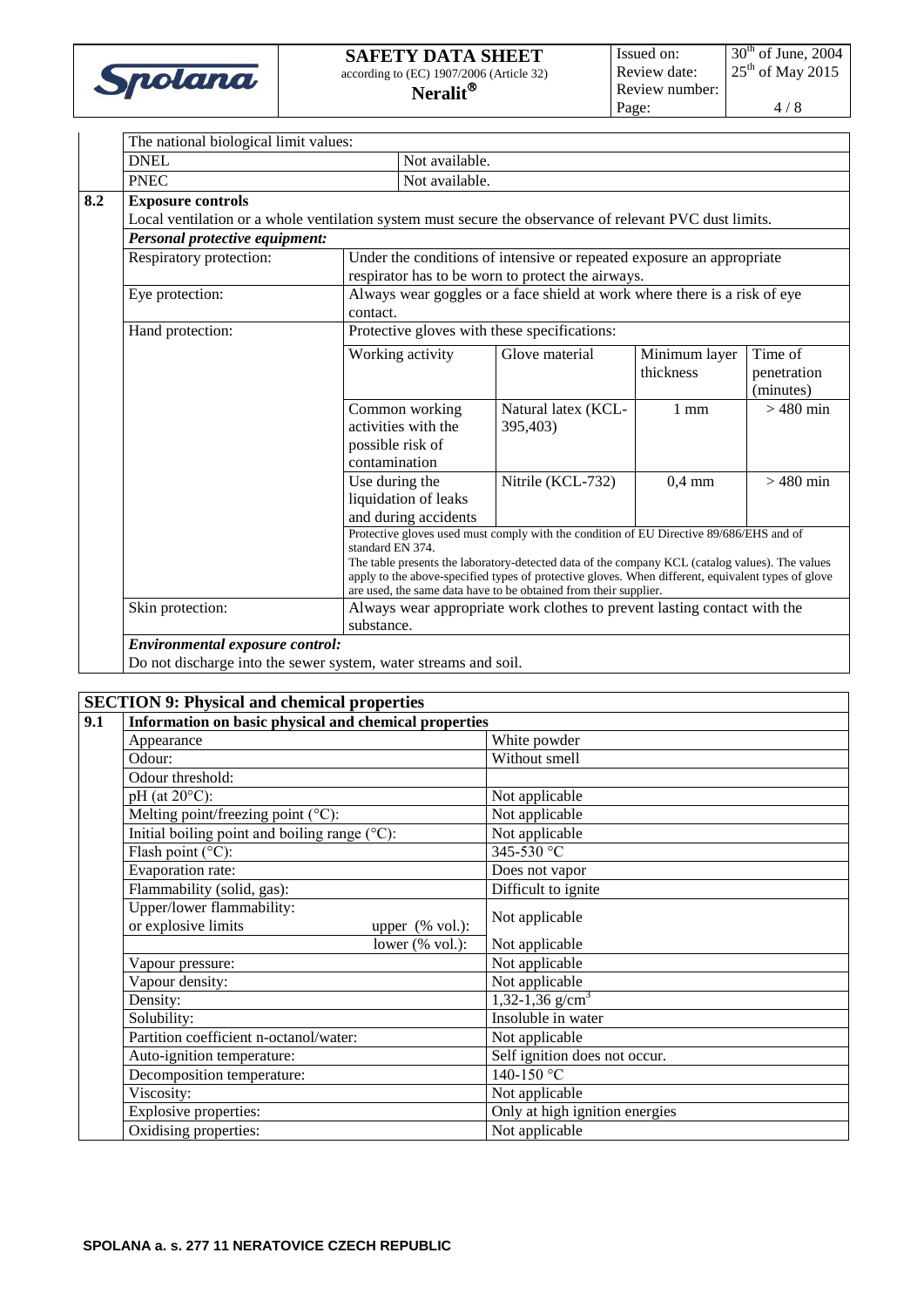| Spolana | <b>SAFETY DATA SHEET</b><br>according to (EC) 1907/2006 (Article 32)<br>Neralit $^\circledast$ | Issued on:<br>Review date:<br>Review number:<br>Page: | $30th$ of June, 2004<br>$25th$ of May 2015<br>5 / 8 |
|---------|------------------------------------------------------------------------------------------------|-------------------------------------------------------|-----------------------------------------------------|
|---------|------------------------------------------------------------------------------------------------|-------------------------------------------------------|-----------------------------------------------------|

|     | Stability in organic solvents and identity of relevant                                             | Soluble in cyclohexanone, methylcyclohexanone,    |  |  |
|-----|----------------------------------------------------------------------------------------------------|---------------------------------------------------|--|--|
|     | degradation products                                                                               | dimethylformamide, nitrobenzene, tetrahydrofuran, |  |  |
|     |                                                                                                    | dipropylketone, methylamylketone,                 |  |  |
|     |                                                                                                    | methylisobutylketone, dioxane, methyletylketone,  |  |  |
|     |                                                                                                    | dichlormethane, chlorbenzene, dichlorethyelene    |  |  |
|     | Dissociation constant                                                                              | Not applicable                                    |  |  |
| 9.2 | <b>Other information</b>                                                                           |                                                   |  |  |
|     | Bulk density (accordig to type): $0,45-0,63$ g/cm <sup>3</sup>                                     |                                                   |  |  |
|     | soluble: cyclohexanone, methylcyclohexanone, dimethylformamide, nitrobenzene, tetrahydrofuran,     |                                                   |  |  |
|     | dipropylketone, methylamylketone, methylisobutylketone, dioxane, methyletylketone, dichlormethane, |                                                   |  |  |
|     | chlorbenzene, dichlorethyelene                                                                     |                                                   |  |  |
|     | resistant to nonoxigenic acids and alkalis, alcohols and aliphatic hydrocarbons                    |                                                   |  |  |

|                                       | <b>SECTION 10: Stability and reactivity</b>                                                                        |
|---------------------------------------|--------------------------------------------------------------------------------------------------------------------|
| 10.1                                  | <b>Reactivity</b>                                                                                                  |
|                                       | Little reactive                                                                                                    |
| 10.2                                  | <b>Chemical stability</b>                                                                                          |
|                                       | The product is stable under standard conditions.                                                                   |
| 10.3                                  | <b>Possibility of hazardous reactions</b>                                                                          |
|                                       | Strong oxidation agents: risk of fire and explosion.                                                               |
|                                       | Oxygenic acids: decomposition of polyvinylchloride.                                                                |
| 10.4                                  | <b>Conditions to avoid</b>                                                                                         |
|                                       | Unsuitable storage conditions: prevent direct contact with flames, sparks and other potential sources of ignition. |
|                                       | Prevent direct contact with substances with which it enters into dangerous chemical reactions. No dangerous        |
|                                       | degradation takes place under standard temperature and pressure or under common technological conditions of        |
|                                       | processing.                                                                                                        |
| 10.5<br><b>Incompatible materials</b> |                                                                                                                    |
|                                       | oxidation agents, oxygenic acids                                                                                   |
| 10.6                                  | <b>Hazardous decomposition products</b>                                                                            |
|                                       | PVC has a typical thermoplastic character; at temperatures above 80 °C it begins to soften, and when under         |
|                                       | pressure and at temperatures of 145-170 °C, it begins to flow. Prolonged heating to 140-150 °C turns the product   |
|                                       | brown and splits off hydrogen chloride. Thermal decomposition may be accompanied with the creation of other        |
|                                       | toxic by-products.                                                                                                 |
|                                       |                                                                                                                    |

#### **SECTION 11: Toxicological information 11.1 Information on toxicological effects** PVC is a nontoxic material that causes mild, mainly mechanical irritation of the mucosa and sensitive skin. PVC contains a maximum of 1 mg.kg-1 (ppm) of vinyl chloride monomer. Information on significant adverse effects on the organism in case of long exposure is not known.

|                   | the organism in case of long exposure is not known. |  |
|-------------------|-----------------------------------------------------|--|
| a)                | <b>Acute toxicity</b>                               |  |
|                   | Not known                                           |  |
| $\boldsymbol{b}$  | <b>Skin corrosion/irritation</b>                    |  |
|                   | Not known                                           |  |
| $\mathfrak{c}$    | Serious eye damage/irritation                       |  |
|                   | Not known                                           |  |
| $\boldsymbol{d}$  | Respiratory or skin sensitisation                   |  |
|                   | Not known                                           |  |
| $\boldsymbol{e})$ | Germ cell mutagenicity                              |  |
|                   | Not known                                           |  |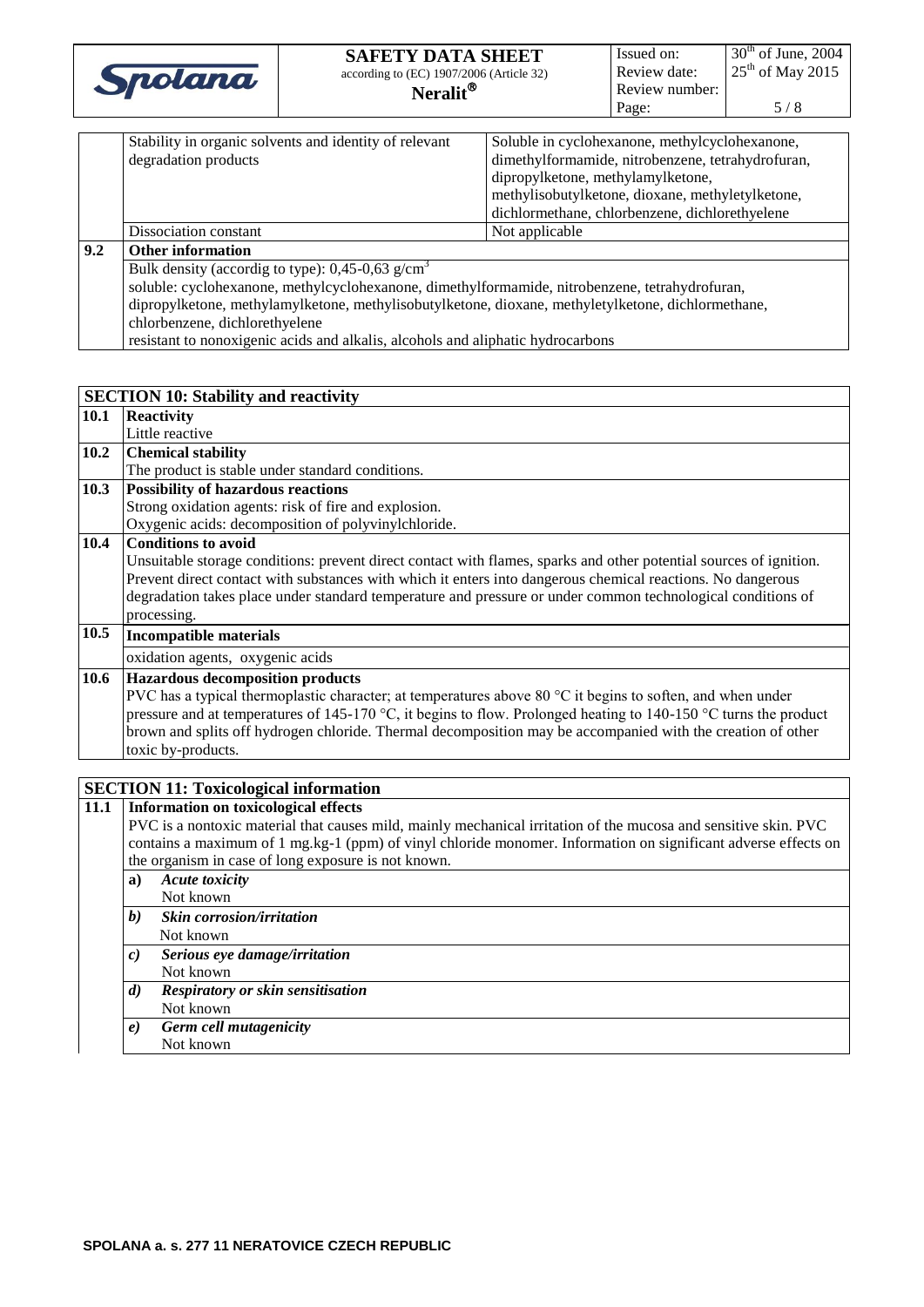

- *f) Carcinogenicity*
- Not known
- *g) Reproductive toxicity*
- Not known *h) Specific target organ toxicity (STOT)– single exposure* Not known *i) Specific target organ toxicity (STOT)– repeated exposure* Not known
- *j) Aspiration hazard* Not known

# **SECTION 12: Ecological information**

## **12.1 Toxicity**

| 12.I | <b>TOXICITY</b>                                                                                                 |
|------|-----------------------------------------------------------------------------------------------------------------|
|      | Not classified as CMR and PBT or vPvB substance and does not meet the classification criteria for environmental |
|      | hazards.                                                                                                        |
|      | <b>Fish</b>                                                                                                     |
|      | Not known                                                                                                       |
|      | <b>Algae</b>                                                                                                    |
|      | Not known                                                                                                       |
|      | Daphnia                                                                                                         |
|      | Not known                                                                                                       |
|      | <b>Bacteria</b>                                                                                                 |
|      | Not known                                                                                                       |
| 12.2 | Persistence and degradability                                                                                   |
|      | Not biodegradable.                                                                                              |
| 12.3 | <b>Bioaccumulative potential</b>                                                                                |
|      | Polyvinylchloride has no potential to bioaccumulate.                                                            |
| 12.4 | <b>Mobility</b> in soil                                                                                         |
|      | Not applicable                                                                                                  |
| 12.5 | <b>Results of PBT and vPvB assessment</b>                                                                       |
|      | Not classified.                                                                                                 |
| 12.6 | Other adverse effects                                                                                           |
|      | Other ecotoxicological advice: Do not release untreated into natural waters.                                    |

#### **SECTION 13: Disposal considerations – in accordance with national directions**

| 13.1                                                                                                       | Waste treatment methods                                                   |                                                                                                                    |  |  |
|------------------------------------------------------------------------------------------------------------|---------------------------------------------------------------------------|--------------------------------------------------------------------------------------------------------------------|--|--|
|                                                                                                            | Recommended liquidation methods<br>a)                                     |                                                                                                                    |  |  |
| Observe all valid waste-related laws and regulations. Residual Neralit must be stored in an S-OO dumpsite. |                                                                           |                                                                                                                    |  |  |
|                                                                                                            | Recommended methods of contaminated packaging liquidation<br>$\mathbf{b}$ |                                                                                                                    |  |  |
|                                                                                                            | Empty packaging units can be recycled after thorough emptying.            |                                                                                                                    |  |  |
|                                                                                                            | $\mathcal{C}$ )                                                           |                                                                                                                    |  |  |
| $\rm(d)$                                                                                                   |                                                                           | Waste regulations                                                                                                  |  |  |
|                                                                                                            |                                                                           | Czech Republic: Waste Act No. 185/2001 Sb., as annotated, waste catalog (decree No. 381/2001 Sb.) as<br>annotated. |  |  |
|                                                                                                            |                                                                           | European Union: Directive of the European Parliament and Council No. 2006/12/ES on waste                           |  |  |

| <b>SECTION 14: Transport information</b> |                         |                   |  |
|------------------------------------------|-------------------------|-------------------|--|
|                                          |                         |                   |  |
| 14.1                                     | UN number               |                   |  |
|                                          |                         |                   |  |
| 14.2                                     | UN proper shipping name |                   |  |
|                                          | ADR                     | Polyvinylchloride |  |
|                                          | RID                     | Polyvinylchloride |  |
|                                          | IMDG:                   | polyvinylchloride |  |
|                                          | ICAO/IATA:              | polyvinylchloride |  |

#### **SPOLANA a. s. 277 11 NERATOVICE CZECH REPUBLIC**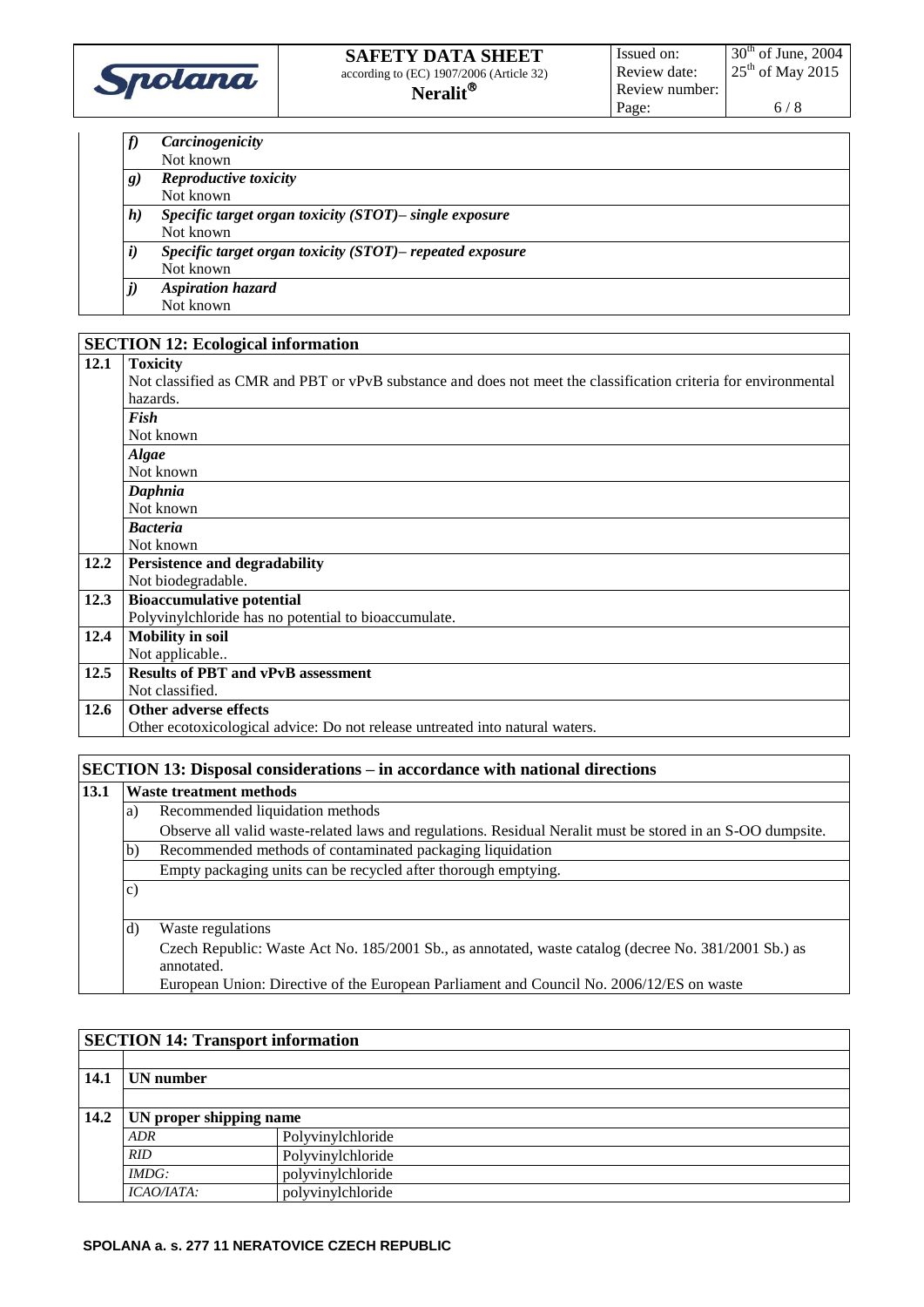| ano,<br>47 | according to |
|------------|--------------|

| $\overline{14.3}$ | <b>Transport hazard class(s)</b>    |     |                                                                          |            |
|-------------------|-------------------------------------|-----|--------------------------------------------------------------------------|------------|
|                   | ADR                                 | RID | IMDG:                                                                    | ICAO/IATA: |
|                   |                                     |     |                                                                          |            |
|                   | <b>Classification</b>               |     |                                                                          |            |
|                   | ADR                                 | RID |                                                                          |            |
|                   |                                     |     |                                                                          |            |
| 14.4              | <b>Packing group</b>                |     |                                                                          |            |
|                   | <b>ADR</b>                          | RID | IMDG:                                                                    | ICAO/IATA: |
|                   |                                     |     |                                                                          |            |
|                   |                                     |     |                                                                          |            |
|                   | ADR                                 |     |                                                                          |            |
|                   | 80                                  |     |                                                                          |            |
|                   | <b>Labels</b>                       |     |                                                                          |            |
|                   | ADR                                 | RID | <b>IMDG:</b>                                                             | ICAO/IATA: |
|                   |                                     |     |                                                                          |            |
|                   | <b>Note</b>                         |     |                                                                          |            |
|                   | <b>ADR</b>                          | RID | IMDG:                                                                    | ICAO/IATA: |
|                   |                                     |     | Marine pollutant:                                                        | PAO:       |
|                   |                                     |     | EmS:                                                                     | CAO:       |
| 14.5              | <b>Environmental hazards</b>        |     |                                                                          |            |
|                   | No                                  |     |                                                                          |            |
| 14.6              | <b>Special precautions for user</b> |     |                                                                          |            |
|                   | No                                  |     |                                                                          |            |
| 14.7              |                                     |     | Transport in bulk according to Annex II of MARPOL 73/78 and the IBC Code |            |
|                   | No                                  |     |                                                                          |            |

#### **SECTION 15: Regulatory information 15.1 Safety, health and environmental regulations/legislation specific for the substance or mixture** Regulation of the European Parliament and Council (EC) No. 1907/2006 REACH Regulation (EC) 1272/2008 on classification, labelling and packaging (CLP) of substances and mixtures **15.2 Chemical safety assessment** Chemical safety assessment was carried out.

#### **SECTION 16: Other information**

|                                                                                                              | a) |                                                                                                                         | The changes in case of a revised safety data sheet                                                      |  |
|--------------------------------------------------------------------------------------------------------------|----|-------------------------------------------------------------------------------------------------------------------------|---------------------------------------------------------------------------------------------------------|--|
|                                                                                                              |    |                                                                                                                         | New safety data sheet according to Annex II Regulation (EC) 1907/2006 amended by Reg. (EC) 453/2010     |  |
|                                                                                                              | b) |                                                                                                                         | A key or legend to abbreviations and acronyms                                                           |  |
|                                                                                                              |    |                                                                                                                         | PBT : Persistent, bioaccumulative and toxic.                                                            |  |
|                                                                                                              |    |                                                                                                                         | vPvB : Very persistent and very bioaccumulative.                                                        |  |
|                                                                                                              |    |                                                                                                                         | Skin Corr. 1A Skin corrosion/irritation, Hazard Category 1A                                             |  |
|                                                                                                              | c) |                                                                                                                         | Key literature references and sources for data                                                          |  |
|                                                                                                              |    |                                                                                                                         | Regulation of the European Parliament and Council (EC) No.1907/2006                                     |  |
|                                                                                                              |    |                                                                                                                         | Registration documentation according to Direction (EC) 1907/2006 REACH                                  |  |
|                                                                                                              |    |                                                                                                                         | Appendix I, IV, VI a VII from Direction (EC) 1272/2008 CLP as annotated                                 |  |
|                                                                                                              |    | Act No. 350/2011 Sb. on chemical substance and on chemical preparations and on changes in certain laws, as<br>annotated |                                                                                                         |  |
|                                                                                                              |    |                                                                                                                         | Decree No. 232/2004 Sb. that implements the provisions of the Act on chemical substance and on chemical |  |
|                                                                                                              |    |                                                                                                                         | preparations and on changes in certain laws with regard to the classification, packaging and marking of |  |
|                                                                                                              |    |                                                                                                                         | dangerous chemical substances and chemical preparations, as annotated                                   |  |
| Act No. 258/2000 Sb. on the protection of public health and on changes in certain related laws, as annotated |    |                                                                                                                         |                                                                                                         |  |
|                                                                                                              |    |                                                                                                                         | Governmental decree No. 361/2007 Sb., that stipulates the conditions of protecting employees' health at |  |
|                                                                                                              |    | work                                                                                                                    |                                                                                                         |  |
|                                                                                                              | d) | List of relevant phrases, hazard statements, safety phrases and/or precautionary statements                             |                                                                                                         |  |
|                                                                                                              |    | P-phrases                                                                                                               | P260 Do not breathe dust/fume/gas/mist/vapours/spray.                                                   |  |
|                                                                                                              |    |                                                                                                                         |                                                                                                         |  |